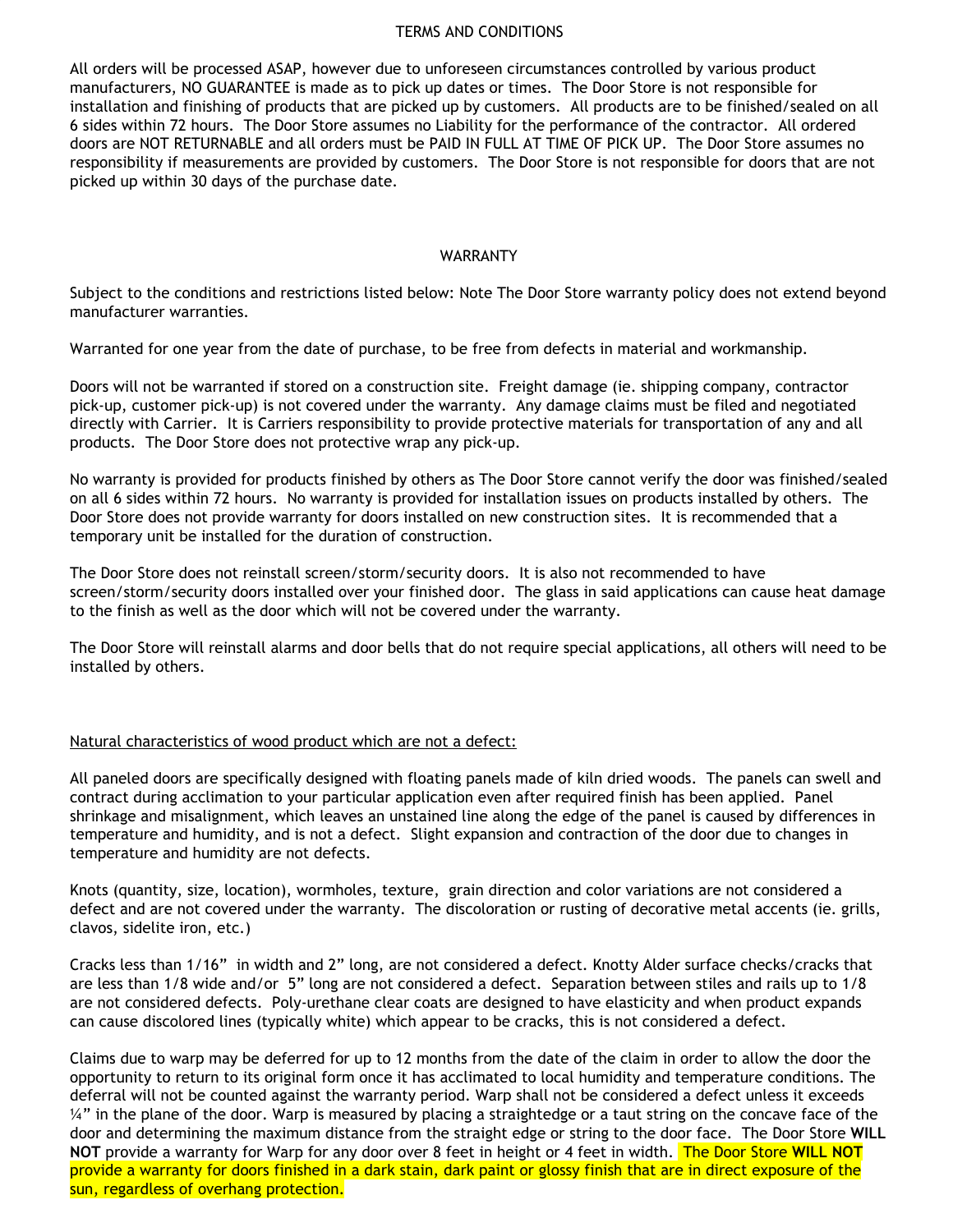The Door Store **WILL NOT** provide a warranty for "**MISUSE**" of a door which includes, but is not limited to, using a door on part of a building without providing adequate overhang or an appropriate finish color. Adequate overhang depends on the typical weather conditions of the area where the door is to be used, but at the very minimum means an overhang projecting a distance from the structure equal to one half the distance between the bottom of the door and the bottom of the overhang at the point which is farthest from the door. The calculation does not apply in circumstances such as overhang is at a height that does not provide adequate protection. An example would be an overhang with a projection of 8' but is at a height of 20'. This type of overhang does not provide adequate sun exposure or weather exposure protection.



# Glass Criteria:

Visual inspection should be done with the naked eye. Glass shall be placed in a vertical position. Glass shall be view at a 90 degree angle. Lighting should be daylight level **(without direct sunlight)**. Allowable defects are as follows;

Point Blemish-crush, knots, dirt, stones, gaseous inclusions and other similar imperfections (viewing distance 39") Less than .05" Allowed with restrictions, .05"-.10" allowed with separation of 24", greater than .10"

Linear Blemish-scratches, rubs, digs, and other similar imperfections ( viewing distance starting at 160") Faint or light scratch- 3" allowed Medium scratch- 3" allowed with a minimum separation of 24" Medium or heavy scratch- Greater than 3" not allowed

To determine scratch intensity start at 160" and move closer until scratch becomes visible.

Heavy- 3" scratch detected at 132" or greater

Medium- 3" scratch detected at 132"-40"

Light- 3" scratch detected at 39.5"-8"

Faint- 3" scratch detected at 8"

Wood doors with glass are typically delivered to The Door Store with glass installed by the manufacturer. In most instances the glass is installed as the door is built and is not removable. On these applications there is a possibility of the sealant for the glass to overlap onto the wood trim holding the glass in. There is no way for The Door Store to correct this issue and our manufactures do not consider this a defect. These applications may also have the ability to create inconsistent stain against the glass. The Door Store makes every effort to avoid this issue, however it is not considered a defect.

If a door is determined to be defective, The Door Store must be notified within 30 days. Upon written notification of the defect and upon inspection by an authorized representative of The Door Store, we will at our option:

- 1. Repair the door, or
- 2. Provide a replacement part or parts for the door, or
- 3. Provide a replacement door.